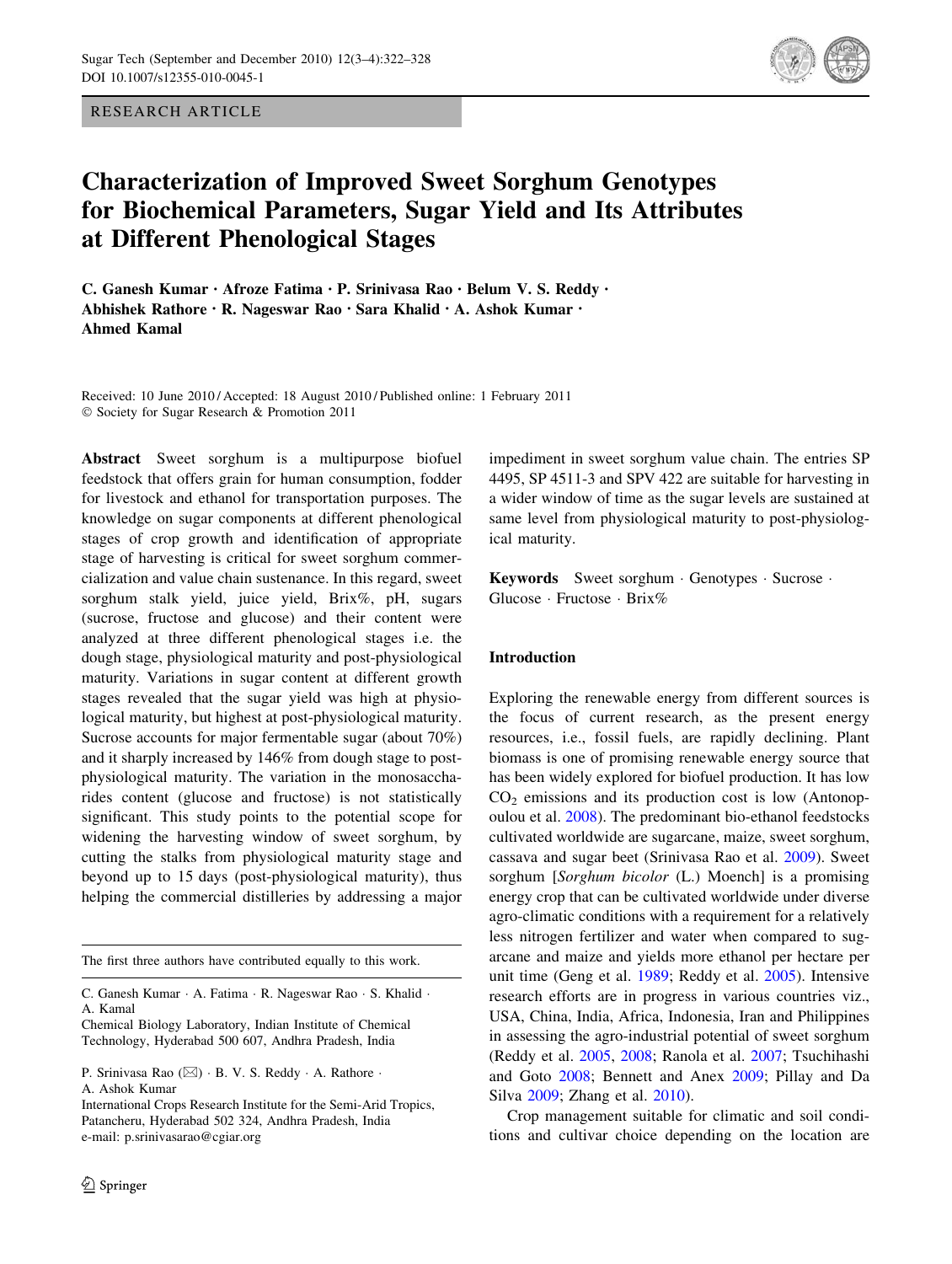important to attain higher stalk and juice yield in sweet sorghum. The increase in the sugar content of sorghum stalk will also enhance its palatability and the forage quality (Poehlman [1994;](#page-6-0) Blümmel et al. [2009](#page-6-0)). Therefore, sweetness along with juiciness and biomass are the important targets in sweet sorghum breeding. It's potential as a sugar source for bio-ethanol production at industrial scale has not been fully exploited owing to the availability of raw material for a limited period(s) in any given year resulting in the poor performance of commercial ethanol distilleries. It is therefore, necessary to increase the window of sweet stalk availability, which can either be achieved by breeding cultivars that mature at varying periods or by identifying cultivars that sustain high sugar levels over a longer period of time even after reaching maturity (Reddy et al. [2005](#page-6-0); Srinivasa Rao et al. [2009\)](#page-6-0). A few cultivars like Brandez, Wray and ME 84-1 have been identified to possess sustained sugar levels for a longer period (between 25 and 40 days) for industrial utilization in Brazil (Schaffert, EMBRAPA, personnel communication).

Studies aimed at determining hexoses at physiological maturity (Smith et al. [1987;](#page-6-0) Hunter and Anderson [1997](#page-6-0); Almodares et al. [2008\)](#page-6-0) established that sucrose is major component of sugars followed by glucose and fructose in sweet sorghum juice. To date there are no studies established on the flux of hexoses (glucose and fructose, the monosaccharides and sucrose, a disaccharide) at different phenological stages, i.e. at dough, physiological maturity and post-physiological maturity (15 days after physiological maturity) of the sorghum cultivars. Therefore, nineteen improved sweet sorghum hybrids and varieties along with CSH 22SS (a nationally released sweet sorghum hybrid) and SSV 84 (a popular sweet sorghum variety) as checks were chosen for this study to determine the optimum harvest stage for realizing high sugar yield at post-flowering and also to understand the dynamic flux of component stalk sugars like glucose, fructose and sucrose in the juice with respect to three different phenological stages.

## Materials and Methods

#### Experimental Design and Crop Management

The selected improved sweet sorghum hybrids and varieties (Table 1) were evaluated during the post-rainy (rabi) season (October–February), 2009–2010 in vertisols of the experimental farm of the International Crops Research Institute for the Semi-Arid Tropics (ICRISAT), located in Patancheru, Andhra Pradesh, India (altitude 545 m above mean sea level, latitude.  $17.53^{\circ}$ N and longitude 78.27 $^{\circ}$ E). The experimental design consisted of a randomized complete block design (RCBD) with three replications and each

Table 1 The list of improved sweet sorghum varieties and hybrids used in the study i.e. dough stage, physiological maturity and postphysiological maturity

| Entry No.      | Genotype/Pedigree          |  |  |  |
|----------------|----------------------------|--|--|--|
| 1              | SP 4511-3                  |  |  |  |
| $\overline{2}$ | <b>SPV 422</b>             |  |  |  |
| 3              | SP 4487-3                  |  |  |  |
| 4              | SS 2016                    |  |  |  |
| 5              | SP 4495                    |  |  |  |
| 6              | SP 4511-2                  |  |  |  |
| 7              | <b>ICSV 93046</b>          |  |  |  |
| 8              | ICSA 84 $\times$ E 36-1    |  |  |  |
| 9              | ICSA 38 $\times$ ICSV 700  |  |  |  |
| 10             | ICSA 84 $\times$ SPV 1411  |  |  |  |
| 11             | ICSA 675 $\times$ ICSV 700 |  |  |  |
| 12             | ICSA 474 $\times$ SSV 74   |  |  |  |
| 13             | ICSA 475 $\times$ NTJ 2    |  |  |  |
| 14             | ICSA 702 $\times$ SSV 74   |  |  |  |
| 15             | ICSA 475 $\times$ SSV 74   |  |  |  |
| 16             | SSV 84 (Check)             |  |  |  |
| 17             | CSH 22SS (Check)           |  |  |  |
| 18             | Urja                       |  |  |  |
| 19             | JK Recova                  |  |  |  |

cultivar was sown in a plot size of 3 m wide and 4 m long, i.e. four rows of 4 m long spaced at 75 cm  $\times$  15–20 cm. The planting was done on ridges with a plant stand of about  $100,000$  ha<sup>-1</sup>. Sweet sorghum was initially planted dense but later (15 days after seedling emergence, DAS) thinned to one plant in each hill. Hand weeding was done following by two inter-cultivations. Surface irrigation was applied in furrows to the crop to maintain proper growth. Standard agronomic package of practices (80–40–0 NPK  $ha^{-1}$ ; 2/3rd N and total P as basal dose and 1/3rd at 25 DAS) and plant protection measures were followed throughout the crop growth period in all the plots. At flowering, sorghum heads were covered with fine mesh bags for protection against bird damage on the developing grain. Ten plants randomly chosen in the central two rows, leaving the two guard rows were harvested with the panicle (ear head) at three different phenological stages i.e., dough (i.e. about 15–20 days after 50% flowering), physiological maturity (i.e. about 40–45 days after 50% flowering, when hilum turns black) and post-physiological maturity (i.e. about 55–60 days after 50% flowering) for each plot. Before juice extraction, the leaves were stripped and the panicles along with the peduncles were removed from each plant. The stripped stems were tied into loose bundles and shifted to the crushing site. The stripped stalks were squeezed once to extract the juice on a three-roller cane press mill. The juice was collected into sterile sample bottles and then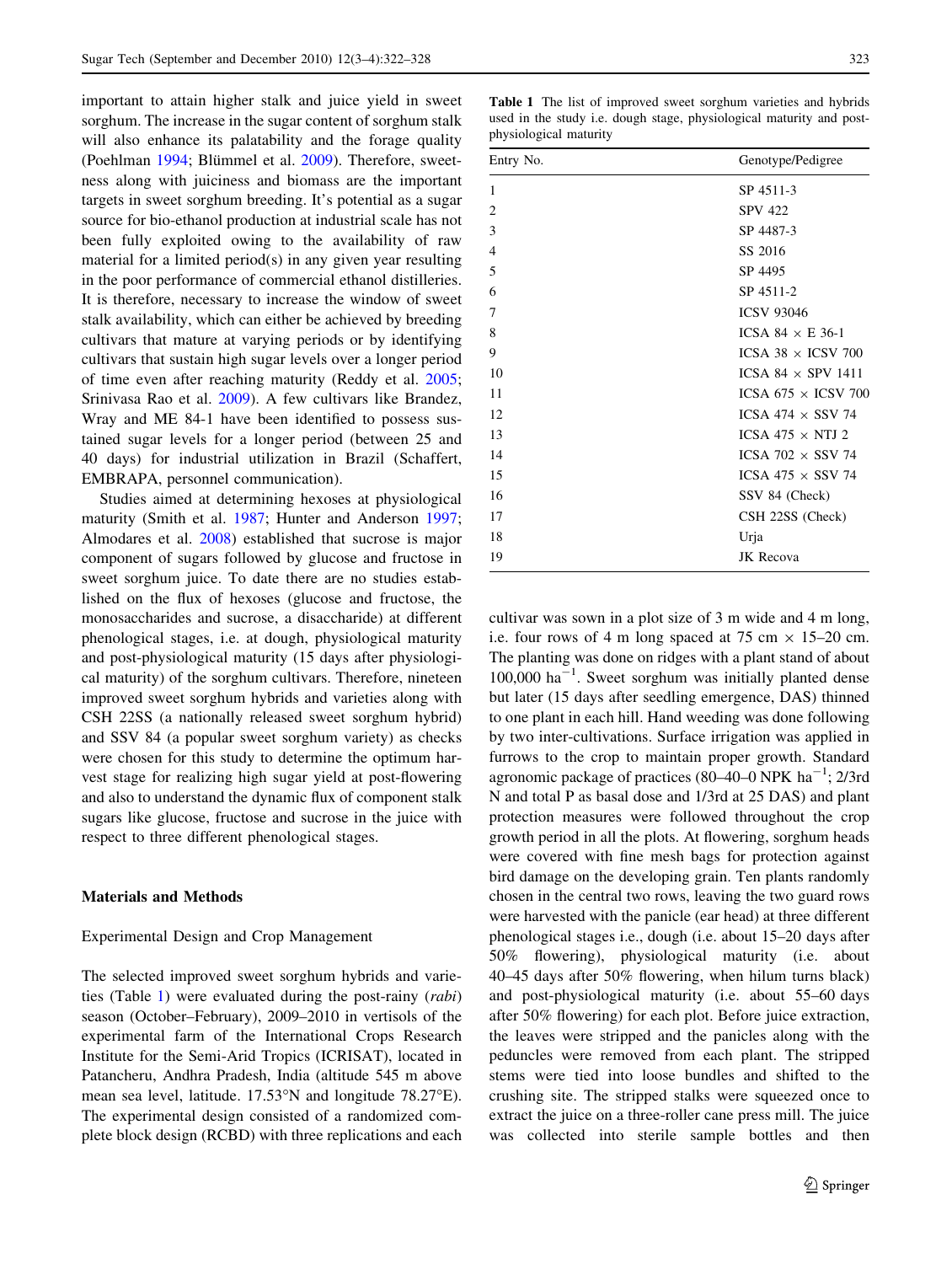transported under cold ice-jacketed conditions to the laboratory for further analysis. Grain yield was obtained from a sample of 10 randomly chosen plants from the center of each plot at physiological maturity and was estimated for each cultivar by adjusting the moisture content to about 14% (data not shown).

### Chemical and Other Analyses

Sugar concentration in the stems was measured in terms of Brix (%) using a hand-held pocket refractometer (Atago, Japan) taking a sample of juice extracted from each plot. Data on juice weight (t  $ha^{-1}$ ), pH and the stalk weight  $(t \ ha^{-1})$  were collected following standard procedures for each plot. Approximate sugar yield  $(t \text{ ha}^{-1})$  is estimated as the product of Brix% and juice weight (t ha<sup>-1</sup>). The contents of hexose sugars i.e., glucose, fructose and sucrose in the extracted juice were analyzed on a HPLC system (Shimadzu, Kyoto, Japan) equipped with a Luna 5  $\mu$ m NH<sub>2</sub> 100R column (4.6  $\times$  250 mm, 5 µm particle size, Phenomenex, Inc., USA). The detection of the separated sugars was carried out with a refractive index detector (Model RID-10A, Shimadzu, Kyoto, Japan) using a mobile phase of acetonitrile–water (80:20, v/v) at a flow rate of  $1.0 \text{ ml } \text{min}^{-1}$  in isocratic mode and the column temperature was maintained at 40°C. All solvents for mobile phase optimization were degassed before use. Standard stock solution  $(1,000 \mu g/ml)$  of different sugars was prepared in distilled water as a diluent for analysis. After stabilizing the HPLC system, standard sugar solution was injected and using operating parameters a standard calibration was prepared for checking the reproducibility of the chromatograms. Different parameters like retention time, component concentration, peak area of each component was used for calculation of the content of respective sugars. The juice sample analysis was done by manual injection of  $20 \mu l$  of pre-filtered sample. The chromatographic and integrated data were recorded using HP-Vectra (Hewlett Packard, Waldron, Germany) computer system interfaced with LC-20 AD data acquiring software for data management.

The HPLC detection allowed the measurement of sugars in lower sample volume that is usually  $20 \mu l$  of the sample. There is excellent correlation between peak area and concentration of sugars. The concentration of each sugar in the juice was determined using peak area from the chromatograms and expressed in terms of percentage of total sugars.

The SAS software (SAS Institute Inc. [1991](#page-6-0)) was employed for the analysis of variance and to calculate the significant differences among the varieties and hybrids. The statistical significance of the differences between the means was estimated by the least significant difference (LSD) and all significant results were reported at the  $P \le 0.05$  levels.

## Results and Discussion

Genotypic Variability for Biochemical Traits and Candidate Sugar Traits

The analysis of variance (ANOVA) revealed that the mean sum of squares of stalk weight, juice yield, Brix%, sugar yield, sucrose, glucose and fructose contents, and pH were significantly ( $P \le 0.05$ ) different at all the three different phenological stages, i.e. dough, physiological maturity and post-physiological maturity (Table 2) indicating quantitative and qualitative changes in sugar yield and allied traits vis-a-vis crop phenology. The genotypes evaluated also exhibited highly significant ( $P < 0.01$ ) differences for all the above traits except for fructose content. However, there is significant genotype x stage interaction for juice yield, Brix% and glucose content, at  $P \le 0.05$  level, while highly significant genotype x stage interaction was observed for sugar yield, sucrose & fructose levels besides  $pH(P \le 0.01)$ . The LSD for studied parameters were,  $2.09$  t ha<sup>-1</sup> (stalk yield), 1.3 t ha<sup>-1</sup> (juice yield), 0.16 t ha<sup>-1</sup> (sugar yield), sucrose, 0.9 (Brix%), 0.52 (sucrose), 0.15 (glucose), 0.13 (fructose) and 0.09 (pH). This data suggests that there is high degree of variability among the genotypes for the sugar yield and its components and offers opportunity to harness high sugar yield owing to genotypic differences, stage-wise

Table 2 Analysis of variance (ANOVA) for metric traits and biochemical parameters at three phenological stages

| Source                  | DF | MS for stalk<br>yield $(t \text{ ha}^{-1})$ | MS for juice<br>yield $(t \text{ ha}^{-1})$ | MS for<br>Brix% | MS for sugar<br>yield $(t \text{ ha}^{-1})$ | MS for<br>sucrose $(\% )$ | MS for<br>glucose $(\% )$ | MS for<br>fructose $(\% )$ | MS for<br>pH |
|-------------------------|----|---------------------------------------------|---------------------------------------------|-----------------|---------------------------------------------|---------------------------|---------------------------|----------------------------|--------------|
| Stage                   |    | 1367.88**                                   | 546.45**                                    | $108.28**$      | $13.24**$                                   | 159.79**                  | 8.99**                    | $2.49**$                   | $0.95**$     |
| Replication             | 6  | 49.23                                       | $17.51*$                                    | 1.12            | 0.15                                        | 0.87                      | 0.28                      | 0.12                       | $0.29**$     |
| Genotype                | 18 | $106.51**$                                  | $25.22**$                                   | $25.14**$       | $1.08**$                                    | $5.46**$                  | $0.52**$                  | 0.19                       | $0.55**$     |
| Genotype $\times$ stage | 36 | 25.24                                       | $6.38*$                                     | $3.97*$         | $0.39**$                                    | $4.27**$                  | $0.33*$                   | $0.28**$                   | $0.14**$     |
| <b>LSD</b>              |    | 8.53                                        | 3.34                                        | 2.59            | 0.36                                        | 0.52                      | 0.15                      | 0.13                       | 0.09         |

DF degrees of freedom; MS mean squares

\* Significant at  $P \le 0.05$ ; \*\* Significant at  $P \le 0.01$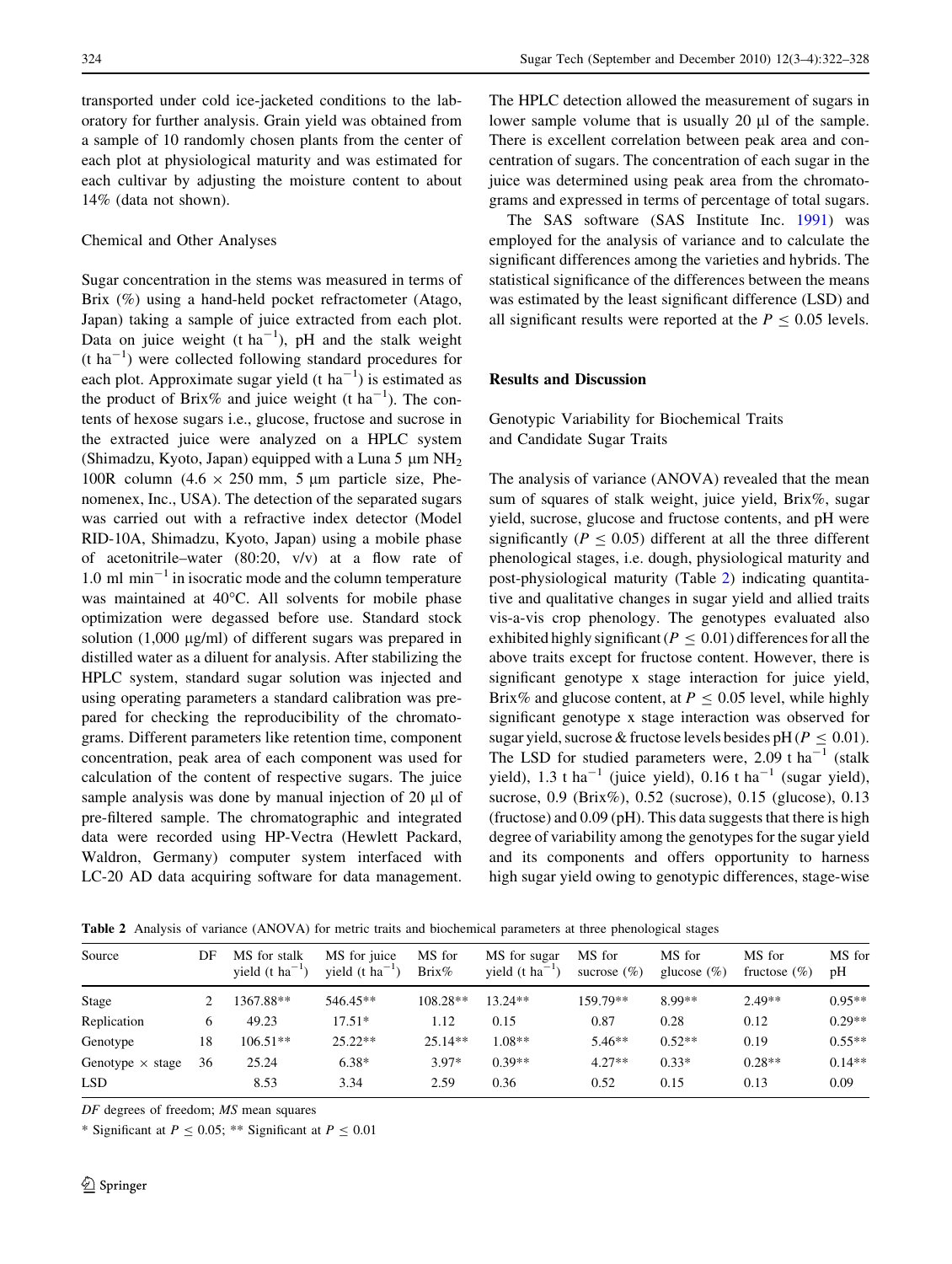<span id="page-3-0"></span>differences and also from the significant interaction of genotype with phenological stage for sucrose content. These results are similar to the earlier reports (Almodares et al. [2008;](#page-6-0) Reddy et al. [2009](#page-6-0); Srinivasa Rao et al. [2009](#page-6-0)). This is the first study reporting data at post-physiological maturity stage.

# Characterization of Sweet Sorghum Genotypes for Component Sugars at Dough Stage

The stalk yield at dough stage among the 19 genotypes studied varied from 35.65 (ICSA  $84 \times E$  36-1) to 46.32 t ha<sup>-1</sup> (SPV 422) with a mean of 42.76 t ha<sup>-1</sup> (Fig. 1), highest among the three phenological stages studied. In case of juice yield (Fig. 2), at dough stage, it ranged between 3.03 (SP 4511-2) and 9.03 t ha<sup>-1</sup> (ICSA  $38 \times \text{ICSV } 700$ ; while the Brix (%), a measure of total soluble solids in the juice varied between 8.83 (JK Recova) and 14.83 (SP 4495) (Fig. 3); sugar yield ranged between 0.37 (ICSA 84  $\times$  E 36-1) and 1.02 (ICSA 38  $\times$  ICSV 700) (Fig. 4). The sucrose content  $(\%)$ , a major disaccharide in sweet sorghum juice that contributes to the bulk of



Fig. 1 Performance of sweet sorghum genotypes for stalk yield  $(t \text{ ha}^{-1})$  in three phenological stages, i.e. dough stage, physiological maturity and post-physiological maturity



Fig. 2 Performance of sweet sorghum genotypes for juice yield  $(t \text{ ha}^{-1})$  in three phenological stages, i.e. dough stage, physiological maturity and post-physiological maturity

non-reducing sugars, ranged between 2.58 (ICSA 702  $\times$ SSV 74) and 5.48% (SP 4495) at dough stage (Fig. 5); The glucose content  $(\%)$ , a major monosaccharide in sweet sorghum juice which has a significant bearing on the ethanol yield, showed variation in a narrow range of 1.12



Fig. 3 Performance of sweet sorghum genotypes for Brix (%) in three phenological stages, i.e. dough stage, physiological maturity and post-physiological maturity



Fig. 4 Performance of sweet sorghum genotypes for sugar yield (t ha-<sup>1</sup> ) in three phenological stages, i.e. dough stage, physiological maturity and post-physiological maturity



Fig. 5 Performance of sweet sorghum genotypes for sucrose content (%) in three phenological stages, i.e. dough stage, physiological maturity and post-physiological maturity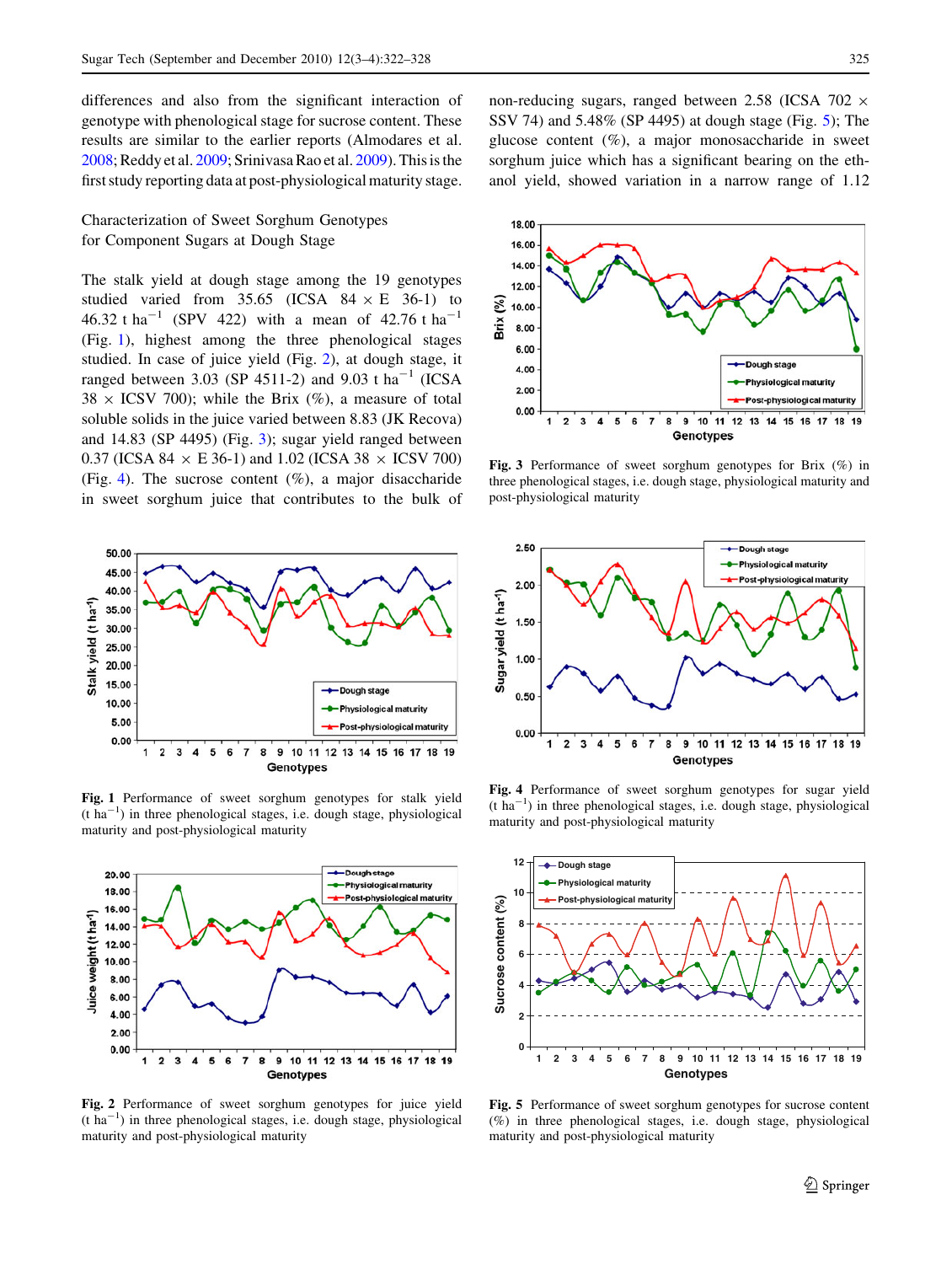<span id="page-4-0"></span>

Fig. 6 Performance of sweet sorghum genotypes for glucose content (%) in three phenological stages, i.e. dough stage, physiological maturity and post-physiological maturity



Fig. 7 Performance of sweet sorghum genotypes for fructose content (%) in three phenological stages, i.e. dough stage, physiological maturity and post-physiological maturity

(ICSA  $702 \times$  SSV 74) and 2.94 (CSH 22SS) at dough stage (Fig. 6). Another prominent monosaccharide in the juice, fructose (Fig. 7), ranged between 1.05 (ICSA  $702 \times$  SSV 74) and 2.39% (CSH 22SS) while the pH was in a range of 4.97 (ICSA 38  $\times$  ICSV 700) and 5.6 (ICSA  $475 \times$  SSV 74) (data not shown).

# Characterization of Sweet Sorghum Genotypes for Component Sugars at Physiological Maturity

To harness maximum benefit, farmers and researchers believe that harvesting the crop, when hilum i.e. point of connection between individual grain and peduncle turns black as grain can be sold in grain markets and sweet stalks to the bio-ethanol distilleries. The stalk yield at physiological maturity stage among the 19 genotypes studied varied between 26.11 (ICSA 702  $\times$  SSV 74) and 40.99 (t ha<sup>-1</sup>) (ICSA 675  $\times$  ICSV 700) with a mean of 34.69 t ha<sup>-1</sup> (Fig. [1](#page-3-0)), lower by 19.28% with that of dough stage. In case of juice yield (Fig. [2](#page-3-0)), it ranged between 12.08 (SS 2016) to 18.41 t ha<sup>-1</sup> (SP 4487-3) with a mean of 14.64 t ha<sup>-1</sup>;

while the Brix  $(\%)$  varied between 6.0 (JK Recova) and 15.0 (SP 4495) (Fig. [3](#page-3-0)); sugar yield ranged between 0.89 (JK Recova) and 1.99 (ICSA 38  $\times$  ICSV 700) (Fig. [4\)](#page-3-0). A significant variation in Brix% values among different sweet sorghum genotypes was noticed by earlier researchers (Ikegaya et al. [1993;](#page-6-0) Almodares et al. [1994](#page-6-0); Channappagoudar et al. [2007](#page-6-0)). Further, in sweet sorghum, a high correlation was observed between Brix% and soluble sugar content which is consistent with previous findings (Yasui [1984](#page-6-0); Guiying et al. [2000](#page-6-0); Srinivasa Rao et al. [2009\)](#page-6-0). The sucrose content (%) varied between 3.34 (ICSA 475  $\times$  NTJ 2) and 6.07 (ICSA 474  $\times$  SSV 74) at physiological maturity (Fig. [5\)](#page-3-0); The glucose content  $(\%)$  showed variation in a narrow range of 0.83 (SP 4511-2) and 1.73 (JK Recova) with a mean of 1.53 showing a sharp decline of over 36.1% compared to that of dough stage (Fig.  $6$ ). Fructose (Fig.  $7$ ) ranged between 1.05 (ICSA  $702 \times$  SSV 74) and 2.39% (CSH 22SS) with a mean of 1.59% showing a moderate increase of 16.1%, while the pH was in a range of 4.22 (JK Recova) and 5.73 (SP 4511-3) (data not shown).

# Characterization of Sweet Sorghum Genotypes for Component Sugars at Post-Physiological Maturity

Most of the present day sweet sorghum lines are photo and thermo sensitive and therefore even under staggered planting situation too, these lines comes to flowering in about the same time period forcing the farmers to harvest the crop in a narrow window of time span, which reduces the realized sugar yield by distilleries vis-a-vis potential sugar yield (Reddy et al. [2009;](#page-6-0) Srinivasa Rao et al. [2009](#page-6-0)). Therefore, the crop was harvested at 15 days post-physiological maturity and data agronomic and biochemical parameters were collected. The stalk yield among the genotypes varied between 25.76 (ICSA 84  $\times$  E 36-1) to 42.76 t ha<sup>-1</sup> (SP 4511-3) with a mean of 33.91 t ha<sup>-1</sup> (Fig. [1\)](#page-3-0), lowest among the three phenological stages studied as it declined by 20.7% in comparison with that of dough stage. However, the reduction was marginal (2.2%) vis-a-vis that of physiological maturity. In case of juice yield (Fig. [2](#page-3-0)), it ranged between 8.79 (JK Recova) and 15.57 t ha<sup>-1</sup> (ICSA 38  $\times$  ICSV 700) with a mean of 12.42 t ha<sup>-1</sup>; while the Brix  $(\%)$  varied between 10.67 (ICSA  $675 \times$  ICSV 700) and 15.67 (SP 4511-3 and SP 4511-2) with a mean of 13.60% (Fig. [3](#page-3-0)); sugar yield ranged between 1.15 (JK Recova) and 2.28 t ha<sup>-1</sup> (SP 4495) with a mean of 1.69 t ha<sup>-1</sup> showing an increase of 146% over that of dough stage and 5.5% over that of physiological maturity (Fig. [4\)](#page-3-0). The sucrose content  $(\%)$  varied between 4.73 (ICSA  $38 \times$  ICSV 700) and 11.15% (ICSA  $475 \times$  SSV 74) at post-physiological maturity (Fig. [5\)](#page-3-0) while the glucose content  $(\%)$  showed variation in a narrow range of 1.07 (ICSA  $475 \times$  SSV 74) and 2.26 (ICSV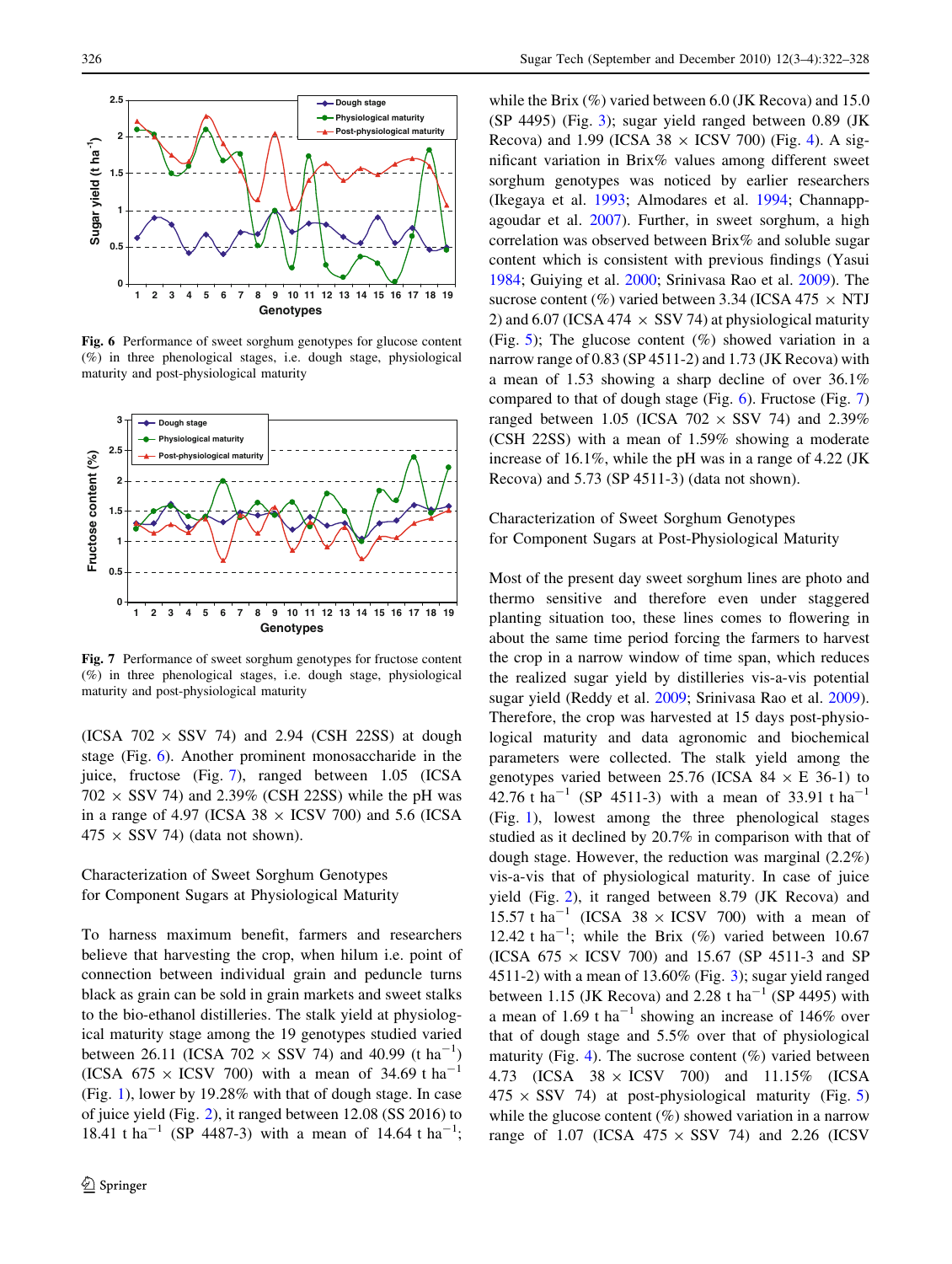93046) (Fig. [6](#page-4-0)). Another monosaccharide in sweet sorghum juice, fructose (Fig. [7\)](#page-4-0), ranged between 0.95 (JK Recova) and 1.67% (ICSA 675  $\times$  ICSV 700) while the pH was in a range of 4.97 (ICSA  $38 \times$  ICSV 700) and 5.6 (ICSA 475  $\times$  SSV 74) (data not shown).

Comparative Analysis of Sweet Sorghum Genotypes for Component Sugars Across the Phenological Stages

The mean stalk yield of the entries at dough stage was highest with  $42.7$  t ha<sup>-1</sup> compared to that of physiological maturity  $(34.5 \text{ t ha}^{-1})$  and post-physiological maturity  $(33.9 \text{ t ha}^{-1})$ . This observation is in tune with the earlier reports (Reddy et al. [2009](#page-6-0); Almodares and Hadi [2009](#page-6-0)). However, such decline in stalk yield is not reflected in terms of juice realization as the mean juice yield at dough stage was low  $(6.04 \text{ t ha}^{-1})$  as against 14.64 t ha<sup>-1</sup> at physiological maturity and  $12.42$  t ha<sup>-1</sup> at post-physiological maturity. The overall mean of total soluble solids i.e. Brix% was marginally high at dough stage, 11.57% vis-a-vis 10.96% at physiological maturity, but majority of the genotypes recorded the highest Brix% at post-physiological maturity as vindicated by the highest mean Brix% value of 13.6 owing to rapid accumulation of sucrose from dough stage (3.86%) to physiological maturity (4.67%) and also to post-physiological maturity (7.08%). It is reported in the literature that sucrose begins to accumulate after heading and shows maximum accumulation after the soft dough (McBee and Miller [1982\)](#page-6-0) because the developing panicle represents a less competitive sink than elongating internodes (Lingle [1987\)](#page-6-0). In the present study it was observed that there was about a twofold increase of this component in all the genotypes at post-physiological maturity ranging from 4.74% (ICSA 38  $\times$  ICSV 700) to 11.15% (ICSA  $475 \times$  ICSA 74), which is in agreement with the earlier reports on sweet sorghum (Jadhav et al. [1994;](#page-6-0) Hoffmann-Thoma et al. [1996;](#page-6-0) Channappagoudar et al. [2007](#page-6-0)). A perusal of the data (Figs [6](#page-4-0) and [7\)](#page-4-0) revealed that the reducing sugars, i.e., glucose and fructose, did not increase significantly  $(P \le 0.05)$  from dough stage to either physiological or post-physiological maturity in the 19 improved sweet sorghum varieties and hybrids. The mean glucose levels fluctuated between 1.35% at physiological maturity, 1.9% at post-physiological maturity, but peaking at dough stage (2.12%). However, the fructose level is highest at physiological maturity, 1.6% followed by dough stage 1.37% and post-physiological maturity, 1.18%. A birds eye view of the over all data supports the observation that the relative percentages of each sugar present in the juice were approximately 70%, 20% and 10% for sucrose, glucose and fructose, respectively. The results on sugar content in the present investigation are consistent with the earlier reports on similar studies in sweet sorghum (Smith et al. [1987](#page-6-0); Channappagoudar et al. [2007\)](#page-6-0). The incremental rise in sugar content during the physiological maturity stage has been attributed to decrease in the activity of amylases due to the aging processes and increase in temperatures during the maturation of the crop (Ikegaya et al. [1994;](#page-6-0) Channappagoudar et al. [2007\)](#page-6-0). Further, it was observed that in sweet sorghum the Brix% values and the sucrose, glucose and fructose content were lower than that estimated in sugarcane (Ritter et al. [2004\)](#page-6-0). These observations shed light on the extent of variability for different sugars at three phenological stages and provides new window of opportunity in hybrids like ICSA 475  $\times$  SSV 74, ICSA 38  $\times$  ICSV 700 and varieties such as SP 4495 and SP 4511-3.

## **Conclusions**

The major outcome of this study is that all the sweet sorghum genotypes showed a significant increase in sugar yield from dough stage to physiological maturity and most of them from physiological maturity to post-physiological maturity as there is no trade-off in terms of Brix  $(\%)$  and juice yield (t  $ha^{-1}$ ). Although the highest stalk yield was recorded in dough stage the concomitant impact on sugar yield was not observed owing to the decreased levels of component parameters such as Brix (%) and juice content  $(t)$  ha<sup>-1</sup>). Stage of harvesting has a pronounced influence on the stalk and grain yield and the carbohydrate contents of the sweet sorghum. The standalone conclusion that can be drawn from the point of increasing the window of raw material supply to biofuel distilleries is that the enhanced sugar yields will be realized at post-physiological maturity and physiological maturity as compared to the dough stage, where in farmers can also get benefited by selling grains to grain markets, in addition to the sugary stalks to commercial distilleries. This has a significant impact on economic viability of sweet sorghum based distilleries. The earlier studies points to high genotype  $\times$  environmental interaction for sugar yield. Therefore, it is suggested to observe the fluctuations of component sugars of juice in relation with locations and seasons vis-a-vis location of the commercial distillery to arrive at reliable period of industrial utilization of sweet stalks. Based on the results of the present study, genotypes such as SP 4495, SPV 422, SP 4487-3 and SP 4511-2 t ha<sup>-1</sup> are recommended for harvesting at physiological maturity as they recorded sugar yield near or above 2 t ha<sup>-1</sup> and SP 4495, SPV 422, SS 2016, SP 4511-3 and ICSA 38  $\times$  ICSV 700 for harvesting at post physiological maturity. The entries SP 4495, SP 4511-3 and SPV 422 are suitable for harvesting in a wider window of time as the sugar levels are sustained at same level from physiological maturity to post-physiological maturity. Further studies on enzymes involved in metabolism of glucose, fructose and